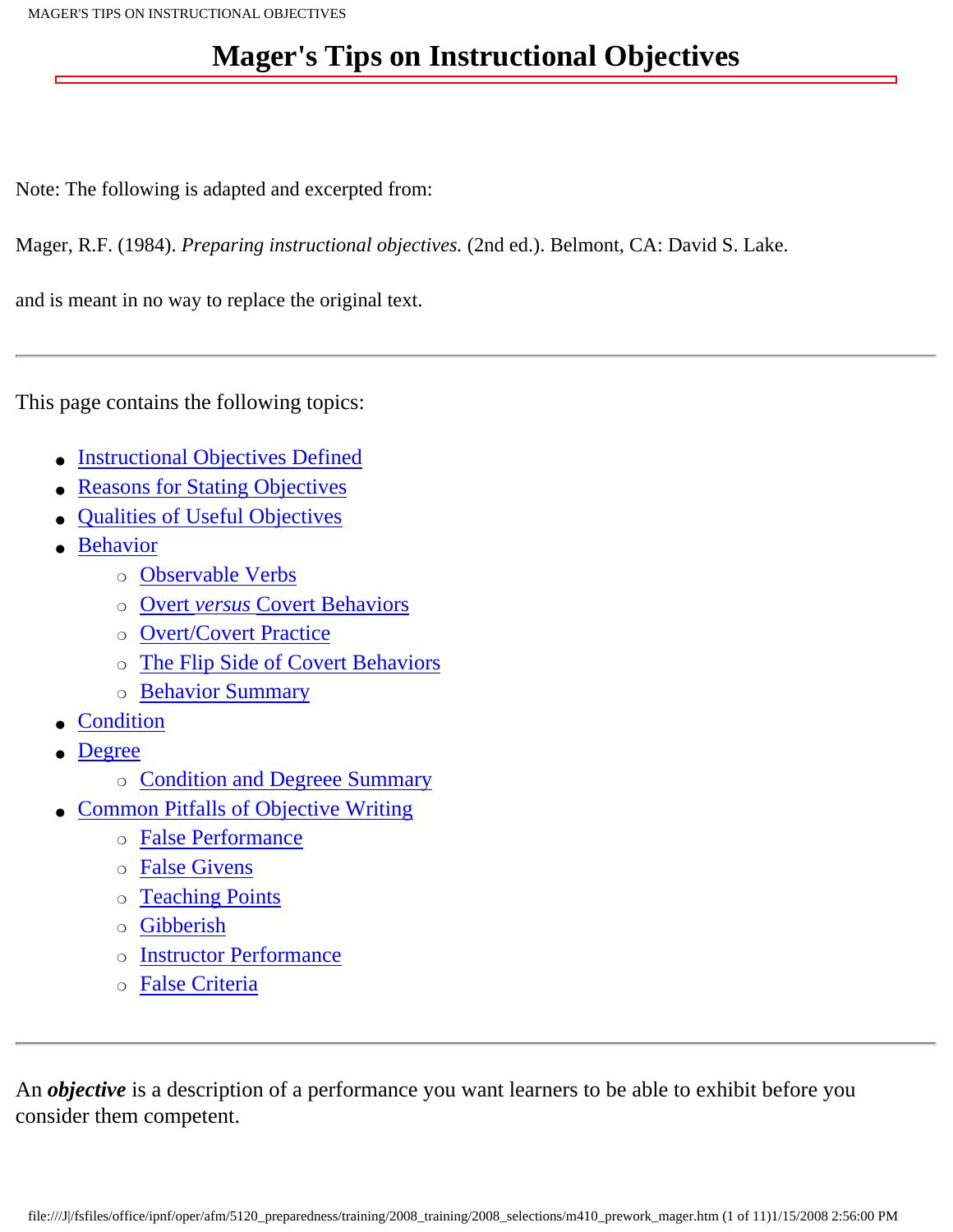An objective describes an intended *result* of instruction, rather than the *process* of instruction itself.

### *[Return to topic index.](http://www2.gsu.edu/~mstmbs/CrsTools/Magerobj.html#Objective Index)*

### **REASONS FOR STATING OBJECTIVES**

- 1. When clearly defined objectives are lacking, there is no sound basis for the selection or designing of instructional materials, content, or methods. If you don't know where you are going, it is difficult to select a suitable means for getting there.
- 2. A second important reason for stating objectives sharply has to do with finding out whether the objective has, in fact, been accomplished. Test or examination s are the mileposts along the road of learning and are supposed to tell instructors AND students whether they have been successful in achieving the course objectives. But unless objectives are stated clearly and are fixed in the minds of both parties, tests are at best misleading; at worst, they are irrelevant, unfair, or uninformative. Test items designed to measure whether important instructional outcomes have been accomplished can be selected or created intelligently only when those instructional outcomes have been made explicit.
- 3. A third advantage of clearly defined objectives is that they provide students with a means to organize their own efforts toward accomplishment of those objectives. Experience has shown that with clear objectives in view, students at all levels are better able to decide what activities on their part will help them get to where it is important for them to go.

### *[Return to topic index.](http://www2.gsu.edu/~mstmbs/CrsTools/Magerobj.html#Objective Index)*

### **THE QUALITIES OF USEFUL OBJECTIVES:**

Useful objectives contain and Audience, Behavior (performance), a Condition, and a Degree (criterion).

**Audience** The who. Your objectives had better say, "The student will be able to…"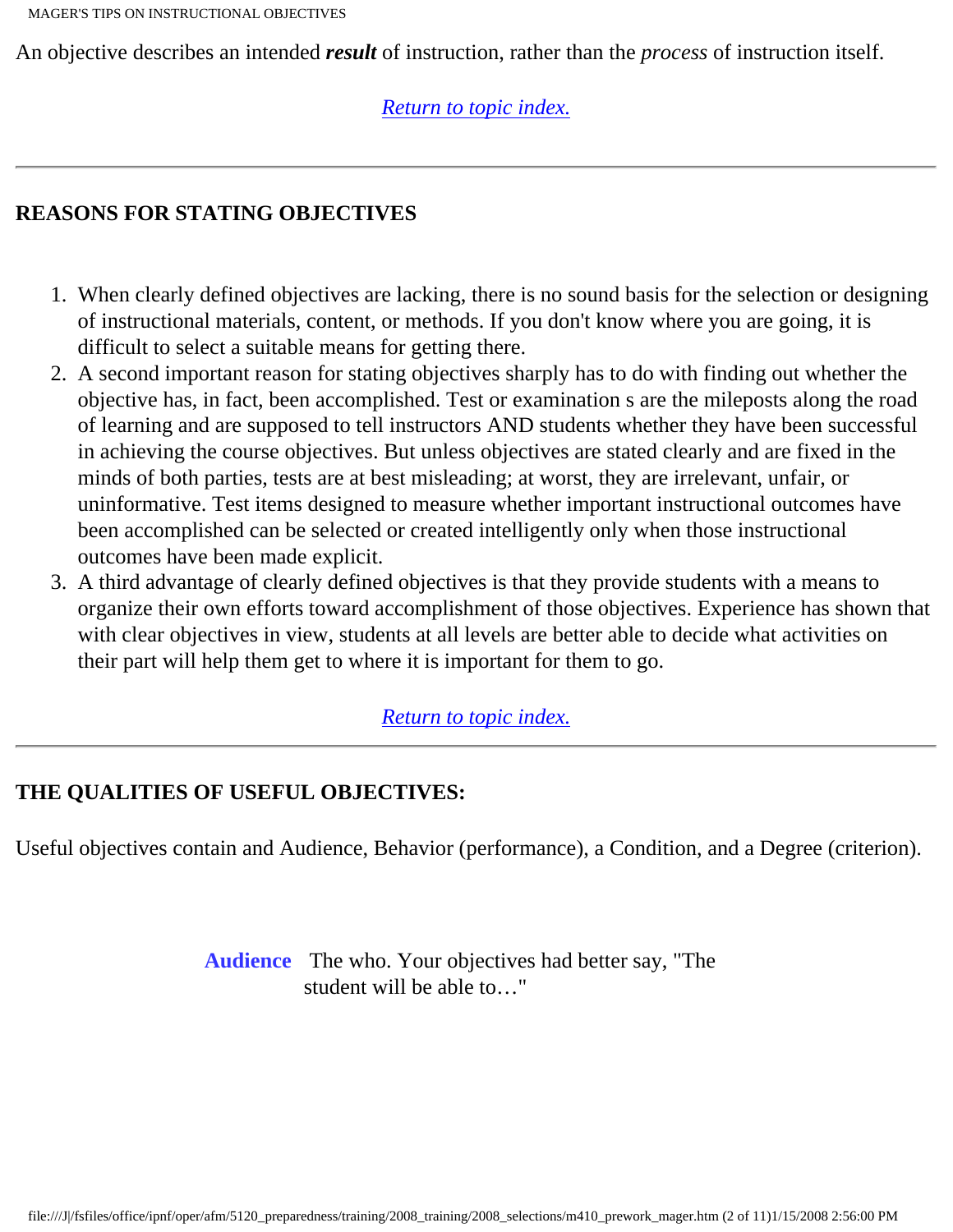|               | <b>Behavior</b> An objective always says what a learner is<br>expected to be able to <i>do</i> . The objective<br>sometimes describes the product or result of the<br>doing.     |
|---------------|----------------------------------------------------------------------------------------------------------------------------------------------------------------------------------|
|               | Ask yourself, what is the learner doing when<br>demonstrating achievement of the objective?                                                                                      |
|               | <b>Condition</b> An objective always describes the important<br>conditions (if any) under which the performance<br>is to occur.                                                  |
| <b>Degree</b> | Wherever possible, an objective describes the<br>criterion of acceptable performance by describing<br>how well the learner must perform in order to be<br>considered acceptable. |

*[Return to topic index.](http://www2.gsu.edu/~mstmbs/CrsTools/Magerobj.html#Objective Index)*

### **BEHAVIOR:**

The verb used to describe a desirable behaviour in an instructional objective must be observable.

For sample observable verbs for Cognitive Domain objectives, click [here.](http://www.gsu.edu/~mstmbs/CrsTools/cogverbs.html)

For sample observable verbs for Affective Domain objectives, click [here](http://www.gsu.edu/~mstmbs/CrsTools/affverbs.html).

As psychomotor domain objectives require use of skeletel muscles, such objectives require an observable performance, and thus are easy to write.

### **OVERT** *versus* **COVERT BEHAVIORS**

But wait a minute. Something may be a little fishy here. Can you tell whether people are adding? Suppose they were standing perfectly still and claimed to be adding in their heads. Would adding still qualify as a performance?

It would to me, as I consider a performance that which is directly observable or directly assessable. Since I could tell directly whether someone was adding by asking for a single written or oral response, I would consider adding a performance. …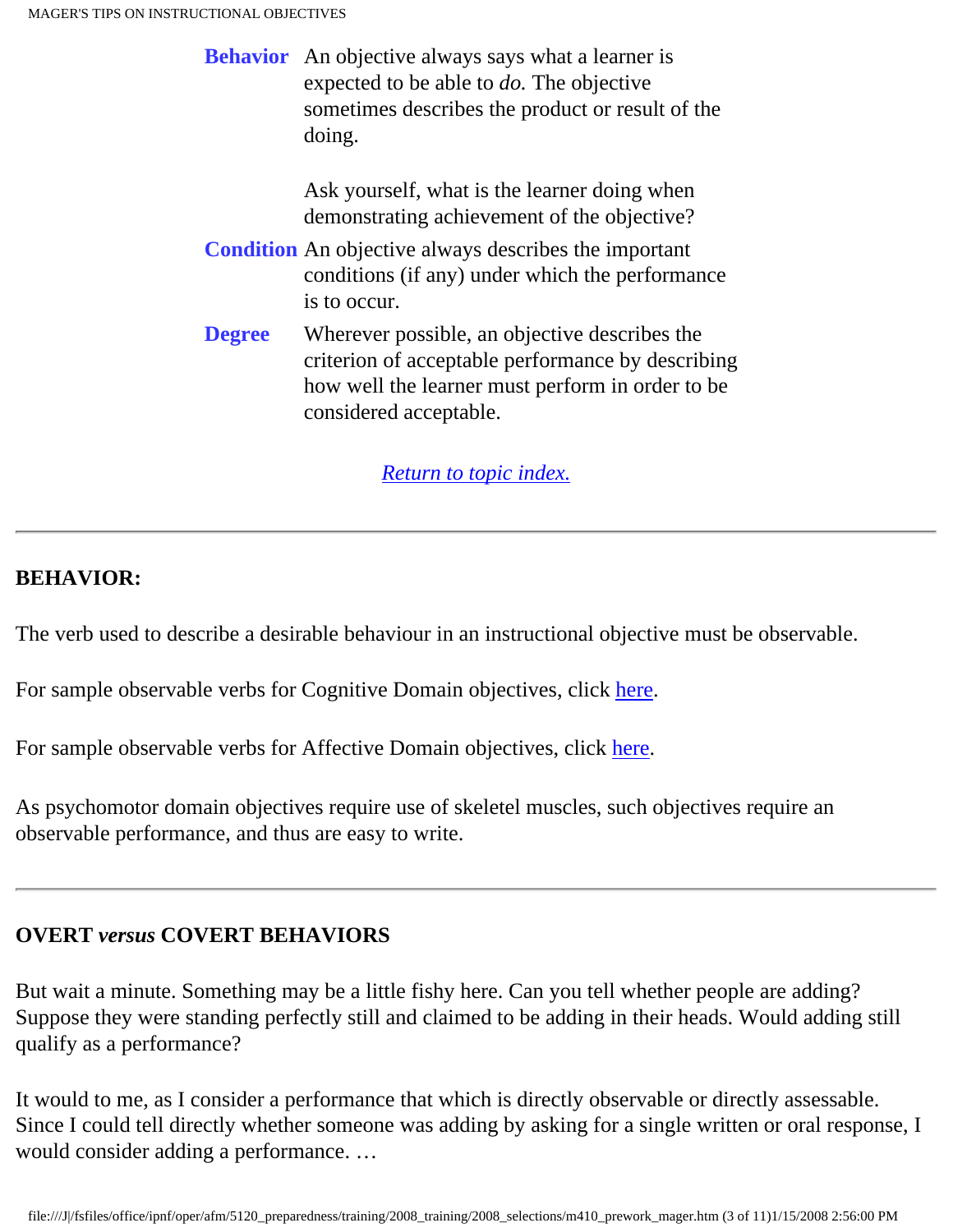OVERT refers to any kind of performance that can be observed directly, whether that performance be visible or audible.

COVERT refers to performance that cannot be observed directly, performance that is mental, invisible, cognitive, or internal.

Overt performance can be observed by the eye or ear. Covert performance can be detected only when asking someone to say something or to do something.

A performance can be *covert* (mental, internal, invisible, cognitive) as long as there is a direct way determining whether it satisfies the objective. *"A direct way"* means a single behavior that will indicate the covert skill. There is an easy way to handle the matter in stating an objective, a way that helps us avoid arguments about just what ought or ought not to be called a covert performance. Simply follow this rule:

> *Whenever the performance stated in a n objective is covert, add and indicator behavior to the objective.*

What that means is this: You want student to be able to add? And adding seems like a covert performance? Then just add an indicator behavior to show the *one single visible thing* students could do t demonstrate mastery of the objective. For example:

*Be able to add numbers* (write the solutions) *written in binary notation.*

*Be able to identify* (underline or circle) *misspelled words on a page of news copy.*

Identifying is a covert skill. You can't see anyone doing it. But you could see a person doing activities that were either associated with the identifying or that were the result of the identifying. So, all you do is add a word or two to your objective to let everyone know what directly visible behavior you would accept as an indicator or the existence of the performance.

*[Return to topic index.](http://www2.gsu.edu/~mstmbs/CrsTools/Magerobj.html#Objective Index)*

### **OVERT/COVERT PRACTICE**

Below are a few expressions; some describe covert performance, and some describe overt performance.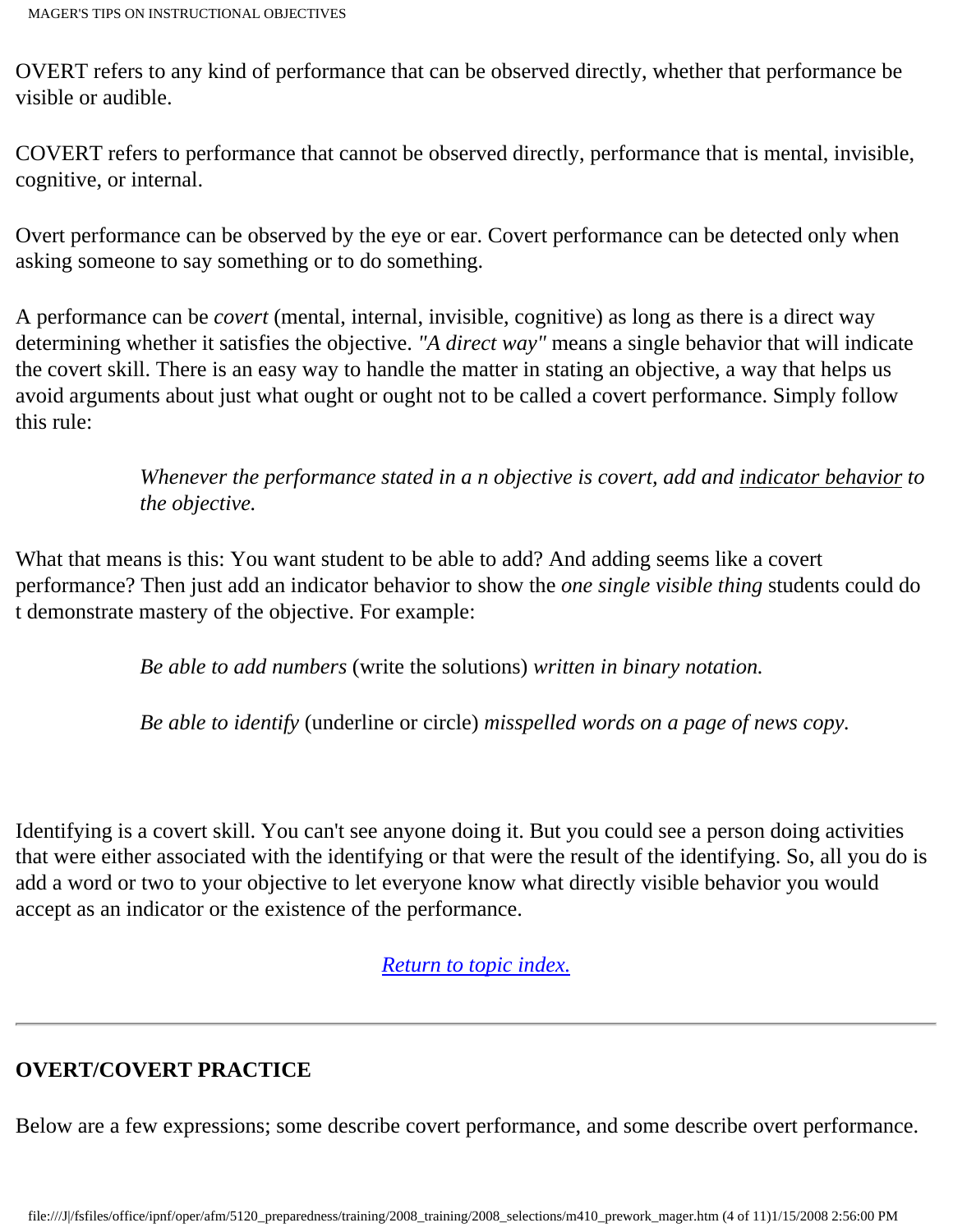Here is what to do:

- 1. On a piece of paper, number five lines 1 through 5 (one line for each expression below).
- 2. Place check marks (oa O.K.) beside the expressions that describe performances that you can see or hear.
- 3. Beside those that describe covert performances, write the simplest indicator behaviors that you can think of that would let you know the covert performances existed. (In other words, what visible thing could you ask someone too that would tell you whether he or she were performing as you desired?)
	- 1. Play a piccolo.
	- 2. Discriminate between normal and abnormal X-rays.
	- 3. Recall the procedure for making a loan.
	- 4. Identify transistors on a schematic diagram.
	- 5. Solve word problems.

[To compare your responses to Mager's, click here.](http://www.gsu.edu/~mstmbs/CrsTools/overtcovert.html)

### *[Return to topic index.](http://www2.gsu.edu/~mstmbs/CrsTools/Magerobj.html#Objective Index)*

## **The flip side of covert: ALWAYS STATE THE MAIN INTENT.**

*Given a number of completed Form 81s, be able to circle the erroneous entries.*

Answer these questions about the above statement:

- 1. What is the performance stated?
- 2. What is the *main point* of the objective?

Yes, the performance stated is to circle. The main thing the objective wants students to be able to do is to discriminate or to identify errors. That's the main intent of the objective. But it doesn't come right out and say so. In this case the main intent is implied but not stated.

Another example:

*Given the brand names of several products currently available to the cosmetologist, be able to underline those that would be considered safe to use as shampoo.*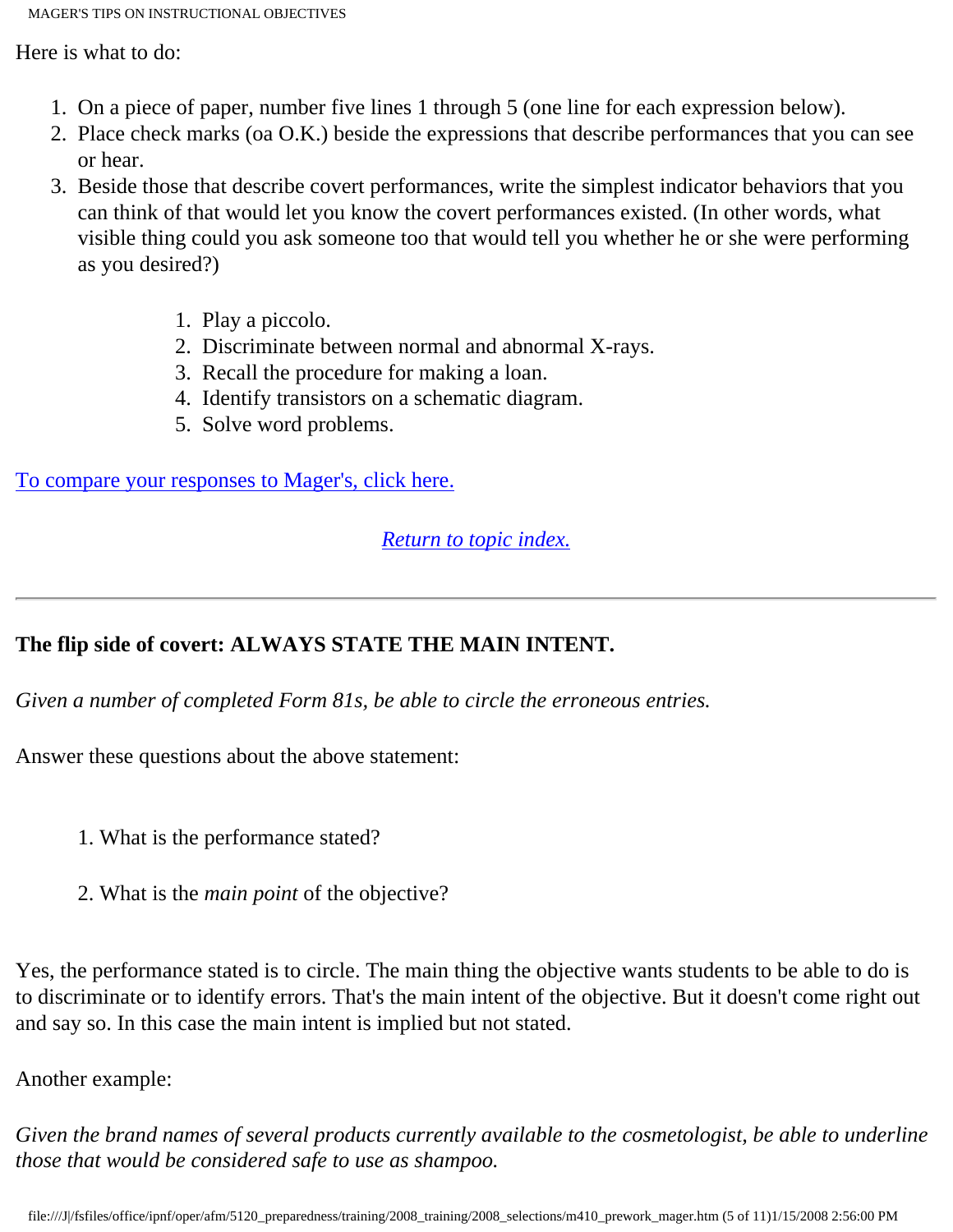- 1. What is the performance stated?
- 2. What is the *main point* of the objective?

The performance stated is underlining. That's what it says. But that isn't the main intent, is it? After all, there is no value in teaching cosmetologists to go around underlining brand names. The important outcome is for students to be able to select products that are safe to use as shampoo. The underlining is just an indicator behavior by which someone will know that the selecting has been done satisfactorily.

*[Return to topic index.](http://www2.gsu.edu/~mstmbs/CrsTools/Magerobj.html#Objective Index)*

#### **BEHAVIOR SUMMARY:**

- 1. An instructional objective describes an intended outcome of instruction rather than an instructional procedure.
- 2. An objective always states a performance, describing what the learner will be DOING when demonstrating mastery of the objective.
- 3. To prepare and objective describing an instructional intent:

a) Write a statement that describes the main intent or performance you expect of the student.

b) If the performance happens to be covert, add an indicator behavior to the objective by which the main performance can be known. Make the indicator the simplest and most direct one possible.

*[Return to topic index.](http://www2.gsu.edu/~mstmbs/CrsTools/Magerobj.html#Objective Index)*

### **CONDITION**

To state an objective clearly, you will sometimes have to state the conditions you will impose when students are demonstrating their mastery of the objective. Here are some examples:

- ❍ *Given a problem of the following type…*
- ❍ *Given a list of…*
- ❍ *Given any reference of the learner's choice…*
- ❍ *Given a matrix of intercorrelations…*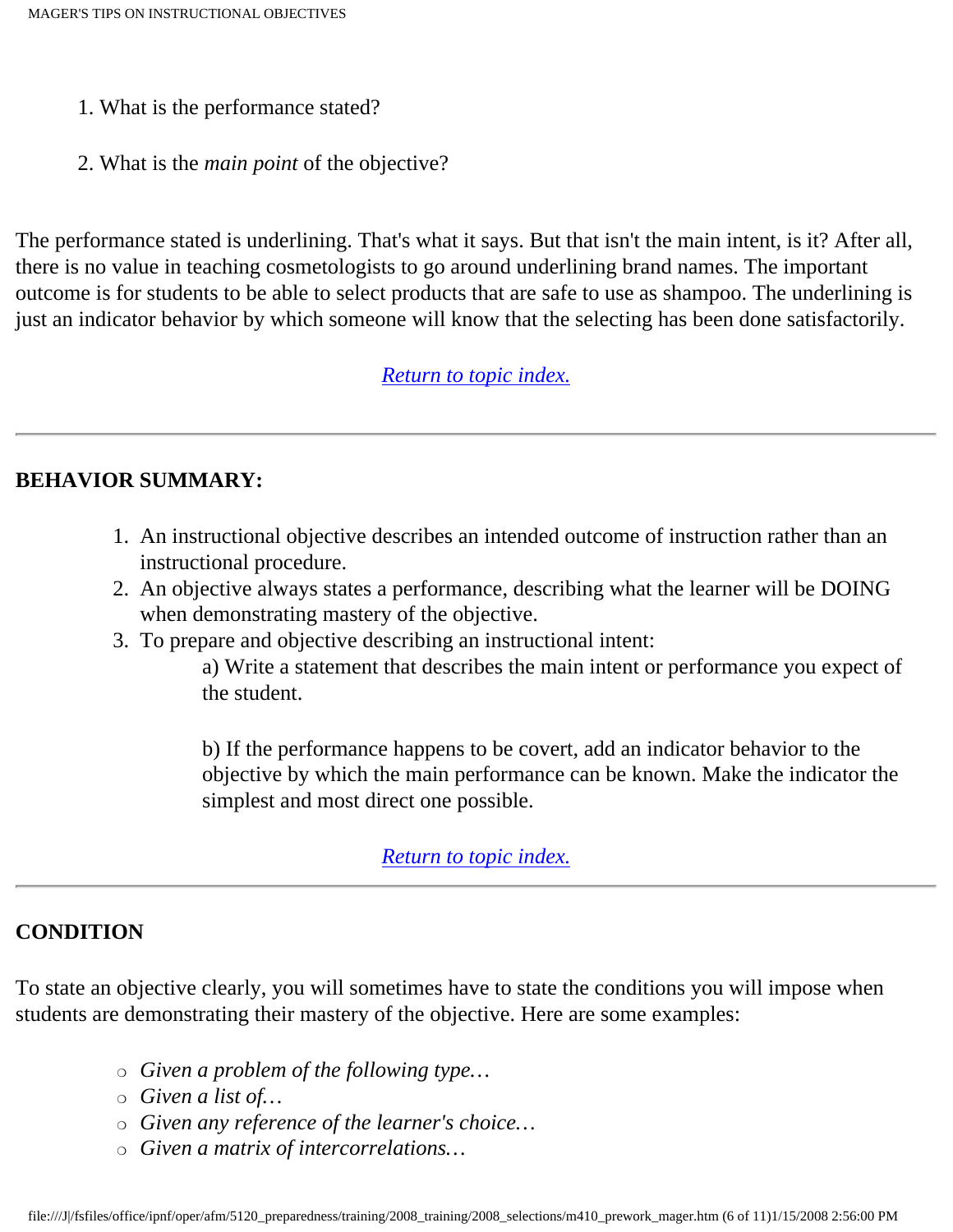- ❍ *When provided with a standard set of tools…*
- ❍ *Given a properly functioning…*
- ❍ *Without the aid of references…*
- ❍ *With the aid of references…*
- ❍ *Without the aid of a calculator…*
- ❍ *Without the aid of tools…*

How detailed should you be in your description? Detailed enough to be sure the desired performance would be recognized by another competent person, and detailed enough so that others understand your intent as YOU understand it.

Here are some questions you can ask yourself about your objectives as a guide to your identifying important aspects o f the target, or terminal performances you wish to develop:

- 1. What will the learner be allowed to use?
- 2. What will the learner be denied?
- 3. Under what conditions will you expect the desired performance to occur?
- 4. Are there any skills that you are specifically NOT trying to develop? Does the objective exclude such skills?

### *[Return to topic index.](http://www2.gsu.edu/~mstmbs/CrsTools/Magerobj.html#Objective Index)*

### **DEGREE**

If you can specify the acceptable level of performance for each objective, you will have a standard against which to test your instruction . Therefore, you will have the means for determining whether your instruction is successful in achieving your instructional intent.

You would know, and the student would know, the quality of performance necessary to work for or exceed.

What you must try to do, then, is indicate in your objectives what the acceptable performance level will be by adding word s that describe the criterion of success.

If the thought that now pops into your mind is something like, "*Many of the things I teach are intangible and cannot be evaluated,"* consider this. Maybe so. But if you are teaching things that cannot be evaluated, you are in the awkward position of being unable to demonstrate that you are teaching anything at all. The issue here is not whether all important things can be measured or evaluated. The issue is simply whether you can improve the usefulness of an objective by making clear how well the student must be able to perform to be considered acceptable. Sometimes such a criterion is critical. Sometimes it is of little or no importance at all. But adding a degree to an objective is a way of communicating an important aspect of what it is you want your students to be able to do.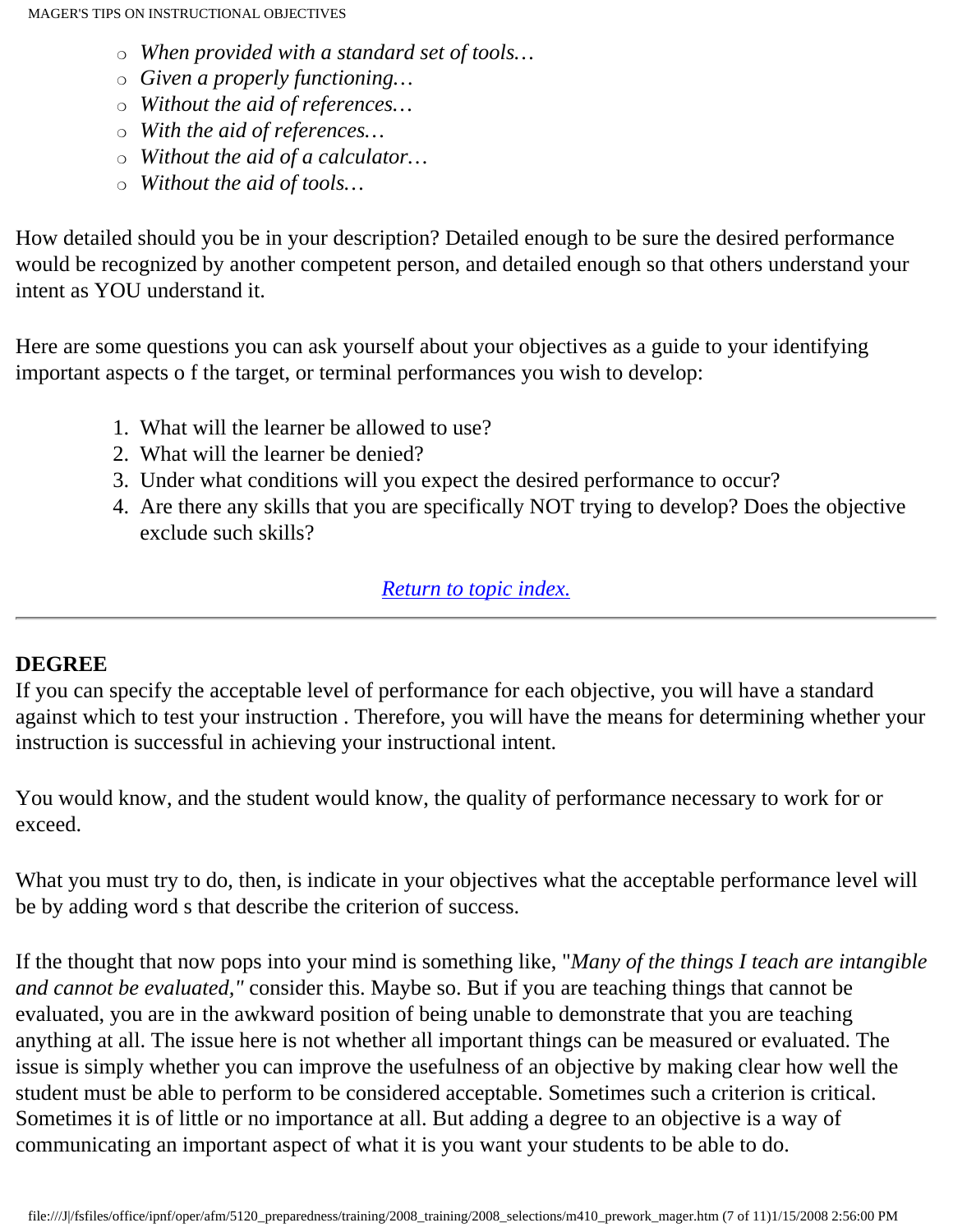MAGER'S TIPS ON INSTRUCTIONAL OBJECTIVES

Examples of degrees: time limits, accuracy, quality.

### *[Return to topic index.](http://www2.gsu.edu/~mstmbs/CrsTools/Magerobj.html#Objective Index)*

### **CONDITION AND DEGREE SUMMARY:**

- 1. A successful objective will specify the important conditions or constraints under which you want the student to perform.
- 2. A successful objective will include a statement that indicates how well that student must perform to satisfy the instructor.

*[Return to topic index.](http://www2.gsu.edu/~mstmbs/CrsTools/Magerobj.html#Objective Index)*

### **COMMON PITFALLS OF OBJECTIVE WRITING:**

### **1. FALSE PERFORMANCE**.

*Have a thorough understanding of particle physics.*

*Demonstrate a comprehension of the short-story form.*

*Be able to relate to others in a demonstration of empathy.*

*Be able to understand individual differences in patients.*

The above statements have the appearance of objectives, but contain no performances. They are not objectives.

*[Return to topic index.](http://www2.gsu.edu/~mstmbs/CrsTools/Magerobj.html#Objective Index)*

### **2. FALSE GIVENS**

*Given three days of instruction…*

*Given that the student has completed six laboratory experiments on…*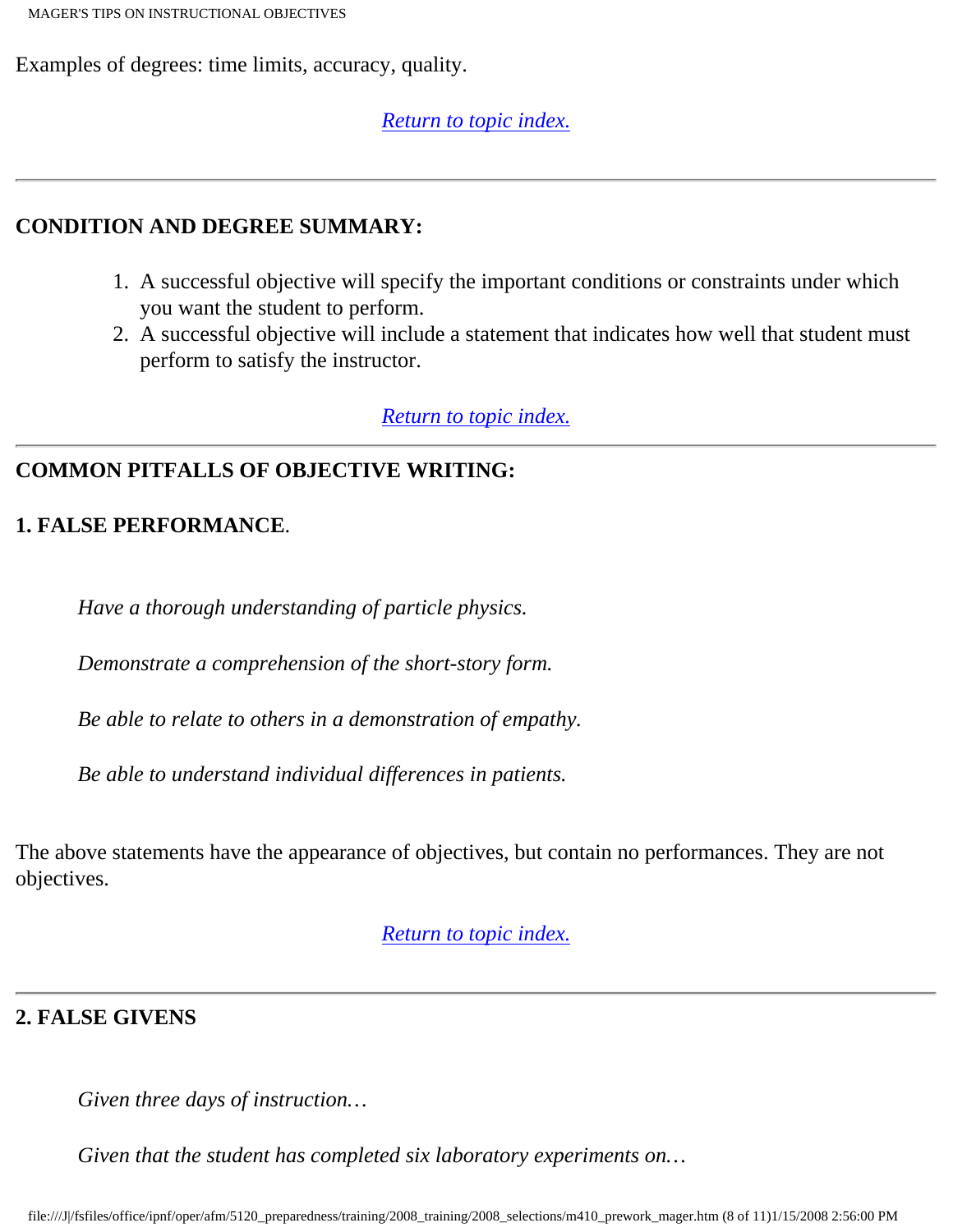*Given that the student is in the category of gifted…*

*Given adequate practice in…*

These are words or phrases that follow the word given in an objective but that describe something other than specific conditions the learner must have or be denied when demonstrating achievement of the objective. Most typically, the words describe something about the instruction itself. don't describe the instructional procedure in your objective. You'll have the chance to do that in your mini-lesson.

#### *[Return to topic index.](http://www2.gsu.edu/~mstmbs/CrsTools/Magerobj.html#Objective Index)*

### **3. TEACHING POINTS**

*Be able to choose an art print or photo that illustrates a theme of your choice and explain how it illustrates that theme.*

Similar to a false given, this statement describes a teaching point, a practice exercise, or some other aspect of classroom activity. Don't describe a classroom activity and call it an objective.

The main function of an objective is to help course planners decide on instructional content and procedure. If the objective describes a teaching procedure, it will fail to perform its primary purpose because it will be describing instructional practice rather than important instructional outcomes.

Other examples:

*Be able to discuss in class the case histories handed out by the instructor.*

*[Return to topic index.](http://www2.gsu.edu/~mstmbs/CrsTools/Magerobj.html#Objective Index)*

#### **4. GIBBERISH**

*Manifest an increasing comprehensive understanding…*

*Demonstrate a thorough comprehension…*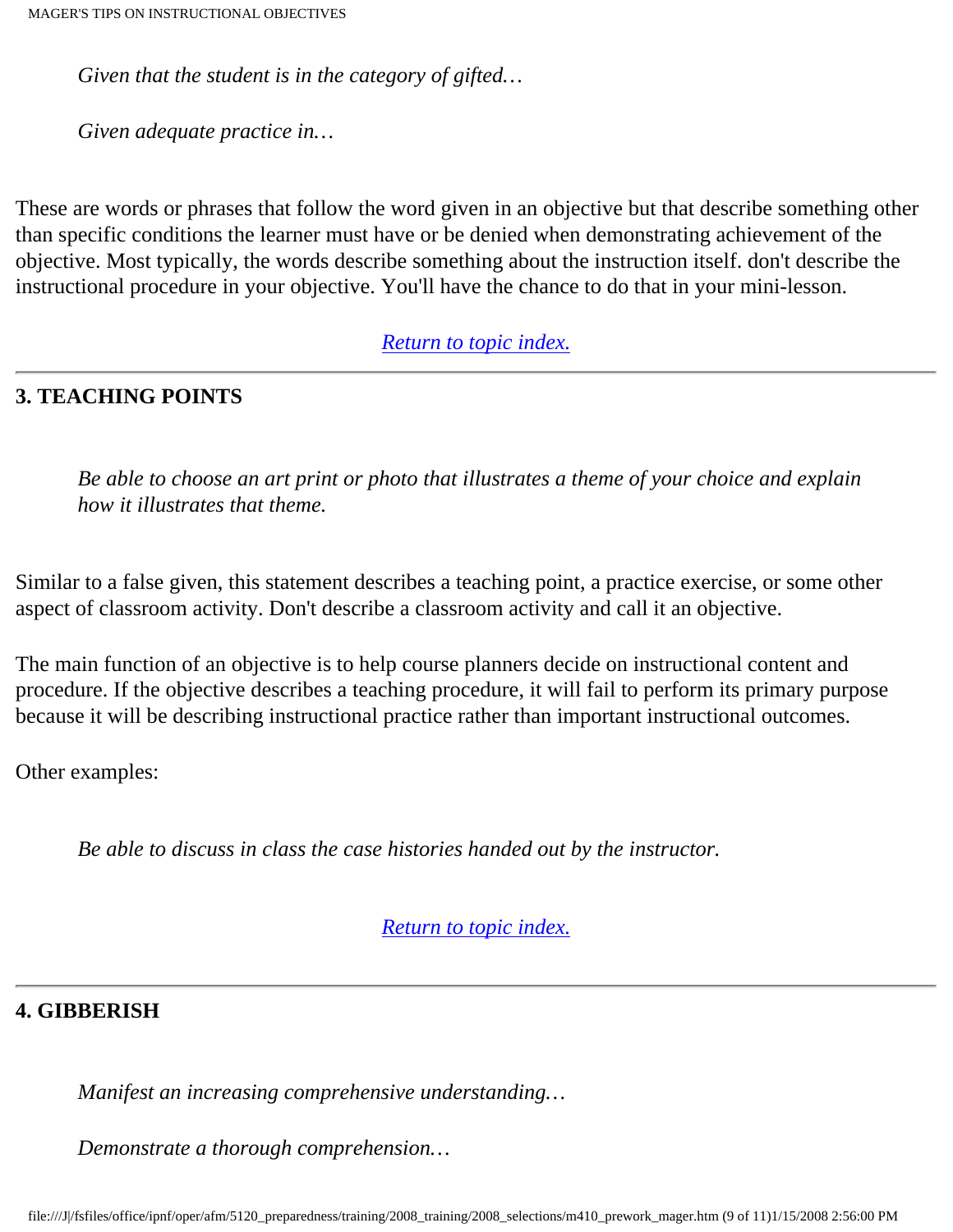*Relate and foster with multiple approaches…*

*Have a deep awareness and thorough humanizing grasp…*

*The student must be able to demonstrate an ability to develop self- confidence and selfrespect…*

Leave out the "Ed-speak." It gets in the way of communication. It is noise.

*[Return to topic index.](http://www2.gsu.edu/~mstmbs/CrsTools/Magerobj.html#Objective Index)*

### **5. INSTRUCTOR PERFORMANCE**

*The teacher will provide an atmosphere that will promote the development of self-esteem, confidence, and security in students.*

*Demonstrate to students the proper procedures for completing FORM 321.*

An instructional objective describes student performance. It avoids saying anything about instructor performance.

*[Return to topic index.](http://www2.gsu.edu/~mstmbs/CrsTools/Magerobj.html#Objective Index)*

### **6. FALSE CRITERIA**

*To the satisfaction of the instructor.*

*Must be able to make 80% on a multiple choice exam.*

*Must pass a final exam.*

Students know who they have to perform for. With the second, you are only giving half of the picture. Eighty percent has no substance. It doesn't tell the student anything. Eighty percent of how many questions? What's in the questions? What exactly is it that they are performing here? The ability to get